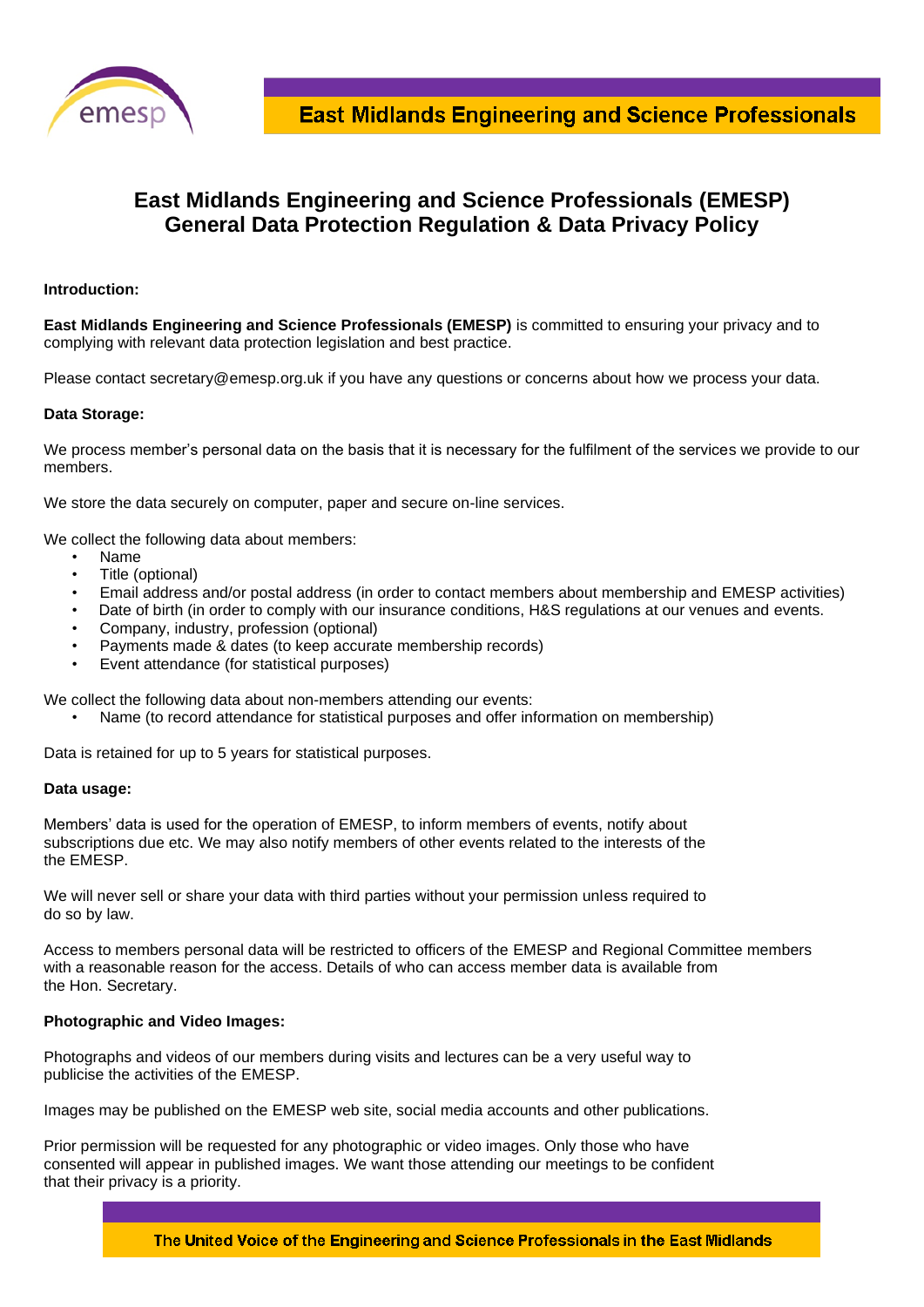

Photography or video will only be allowed with the permission of the hosting company or person, presenter and the EMESP members present.

To have an image of you removed from our website or social media accounts contact [website@emesp.org.uk.](mailto:website@emesp.org.uk)

If a meeting attendee does not consent to being in video or photographic images, they should speak in confidence to the Hon. Secretary, Vice Chair or Chair or meeting host. No reason will be requested or needs to be given.

Any meeting attendee wishing to take images must make it known to the meeting host. They must comply with the image rules for that meeting. Anyone taking images without prior consent of the host will be asked to delete the images.

Consent will be deemed as given if meeting attendee indicates that they have read and understood the image procedure at each meeting and have not expressed their objection to the meeting host or officer of the EMESP.

## **Data Access and Removal Requests:**

To request a copy of the data we hold about you or to have your data removed please contact the Secretary – [secretary@emesp.org.uk.](mailto:secretary@emesp.org.uk)

Requests will be responded to as soon as reasonably possible. Depending on the nature of the request there may be a fee which relates to the effort involved in obtaining the data.

If data is removed relating to current membership it may not be possible for EMESP to continue to provide membership services.

#### **Cookies:**

By continuing to use emesp.org.uk, you're confirming that you're happy to accept our use of cookies.

We use cookies to:

- Capture login information and sessions for security reasons
- Produce more accurate results when you use the site search
- Track user behaviour so we can improve the site and your experience of using it

#### **What are cookies?**

Cookies are small text files placed on your computer or in your browser. They help you use and get around websites faster. They also help the site to remember certain things, like your login details or information you provide during an online application.

#### **Can we access your computer?**

**No!** Our cookies cannot look at your computer or read any personal information on your computer or mobile device.

#### **What happens if I turn cookies off?**

If you turn cookies off, you won't get the best out of our website. We use cookies to improve how you get around and use the site, as well as carry out actions, like searching for events or news. **Do you use any third-party cookies?**

The United Voice of the Engineering and Science Professionals in the East Midlands